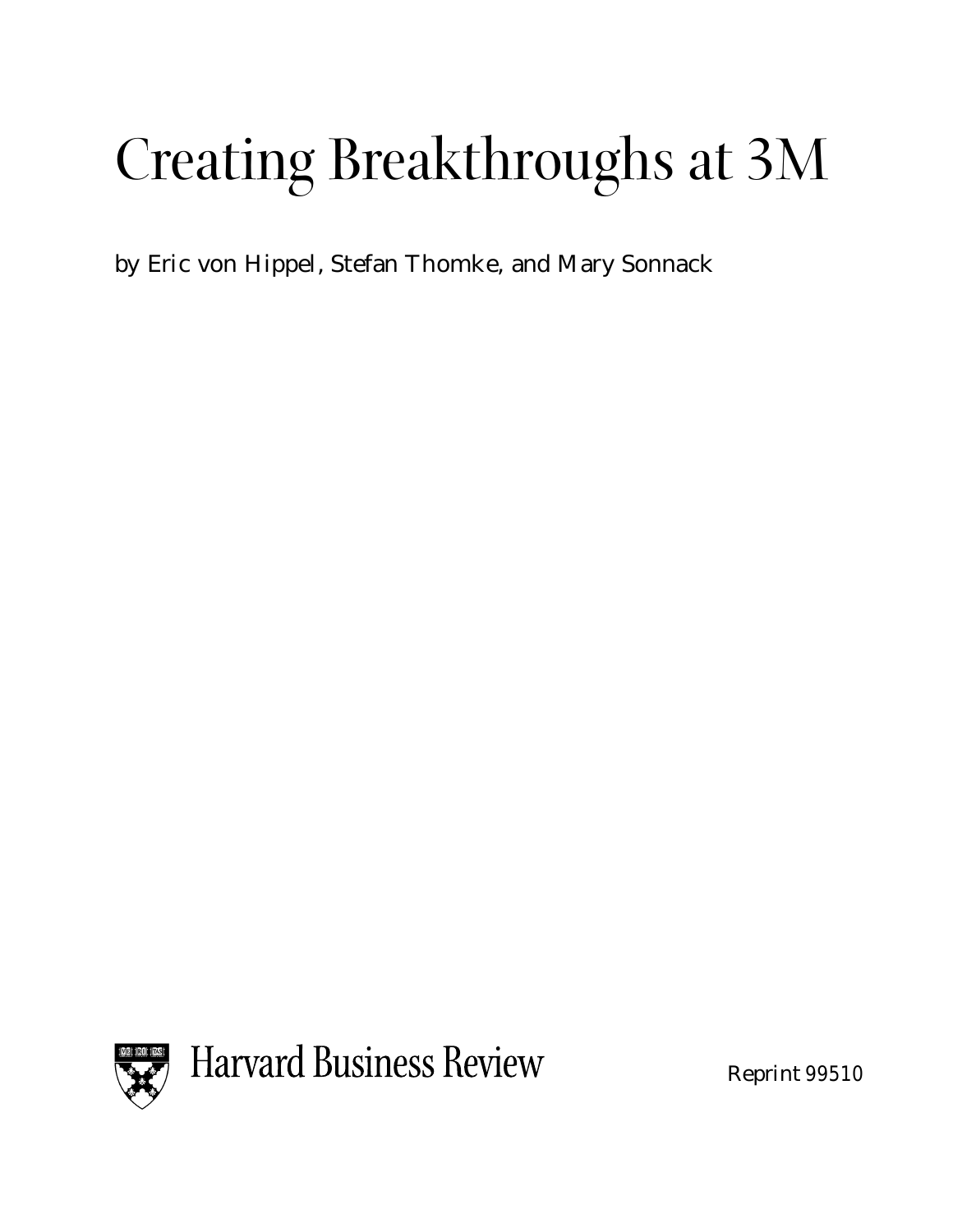# Harvard Business Review

# **SEPTEMBER– OCTOBER 1999**

# **Reprint Number**

| gary hamel                                                                                                | <b>Bringing Silicon Valley Inside</b>                                                                                                                                              | 99504                                          |
|-----------------------------------------------------------------------------------------------------------|------------------------------------------------------------------------------------------------------------------------------------------------------------------------------------|------------------------------------------------|
| HENRY MINTZBERG AND<br>LUDO VAN DER HEYDEN                                                                | <b>Organigraphs: Drawing How Companies Really Work</b>                                                                                                                             | 99506                                          |
| <b>STEVEN SPEAR AND</b><br><b>H. KENT BOWEN</b>                                                           | Decoding the DNA of the Toyota Production System                                                                                                                                   | 99509                                          |
| C.K. PRAHALAD AND<br><b>M.S. KRISHNAN</b>                                                                 | The New Meaning of Quality in the Information Age                                                                                                                                  | 99508                                          |
| SAIKAT CHAUDHURI AND<br><b>BEHNAM TABRIZI</b>                                                             | Capturing the Real Value in High-Tech Acquisitions                                                                                                                                 | 99503                                          |
| RICHARD WISE AND<br>PETER BAUMGARTNER                                                                     | Go Downstream: The New Profit Imperative in Manufacturing                                                                                                                          | 99512                                          |
| <b>TIMOTHY BUTLER AND</b><br><b>JAMES WALDROOP</b>                                                        | Job Sculpting: The Art of Retaining Your Best People                                                                                                                               | 99502                                          |
| Nicholas g. Carr<br>Conversation with paul binder<br>jerry c. welsh<br>Nicholas g. Carr<br>David a. light | forethought<br><b>Visualizing Innovation</b><br>Under the Big Top<br>Good Cause, Good Business<br>A New Way to Manage Process Knowledge<br>Pioneering Distance Education in Africa | F99501<br>F99502<br>F99503<br>F99504<br>F99505 |
| suzy wetlaufer                                                                                            | <b>HBR CASE STUDy</b><br>A Question of Character                                                                                                                                   | 99511                                          |
| ERIC VON HIPPEL, STEFAN THOMKE,<br>AND MARY SONNACK                                                       | <b>IDEAS AT WORK</b><br><b>Creating Breakthroughs at 3M</b>                                                                                                                        | 99510                                          |
| <b>JOHN PETERMAN</b>                                                                                      | <b>FIRST PERSON</b><br>The Rise and Fall of the J. Peterman Company                                                                                                                | 99507                                          |
| <b>MAX H. BAZERMAN AND</b><br><b>JAMES J. GILLESPIE</b>                                                   | MANAGER'S TOOL KIT<br>Betting on the Future: The Virtues of Contingent Contracts                                                                                                   | 99501                                          |
| <b>FRANK LEVY</b>                                                                                         | <b>BOOKS IN REVIEW</b><br>Rhetoric and Reality: Making Sense of the Income Gap Debate                                                                                              | 99505                                          |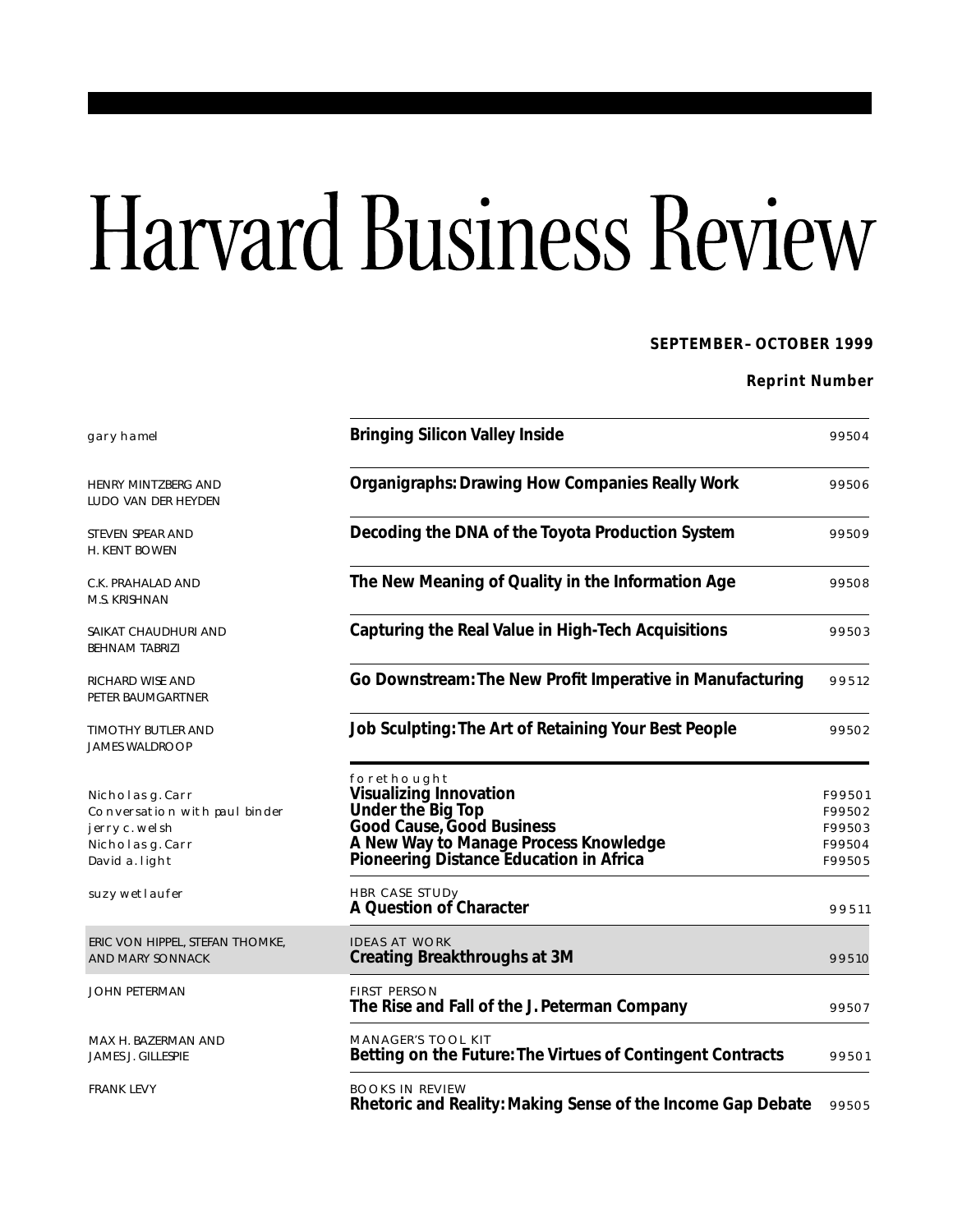

Companies say they want breakthrough products, but most are far more adept at making incremental improvements to existing lines. A pioneering division at 3M successfully navigated a process that leads to breakthrough thinking.

 $\bigvee_{m \in \mathbb{N}} \bigvee_{m \in \mathbb{N}} \bigvee_{m \in \mathbb{N}} \bigvee_{m \in \mathbb{N}} \{ \text{the product} \}$  develop-<br>nent, they all dream of the think of product developsame thing: a steady stream of breakthrough products - the kind that will enable their companies to grow rapidly and maintain high margins. And managers set ambitious goals to that end, demanding, for example, that a high percentage of sales come from products that did not exist a few years ago. Unfortunately, the development groups at many companies don't deliver the goods. Instead of breakthroughs, they produce mainly line extensions and incremental improvements to existing products and services. And as the pace of change accelerates in today's markets, that's a recipe for decline, not growth.

Given the imperative to grow, why can't product developers come up with breakthroughs more regularly? They fail primarily for two reasons. First, companies face strong incentives to focus on the short term. Put simply, although new products and services may be essential for future growth and profit, companies must first survive today to be around tomorrow. That necessity tends to focus companies strongly on making incremental improvements to keep sales up and current customers – as well as Wall Street analysts – happy. Second, developers simply don't know *how* to achieve breakthroughs, because there is usually no effective system in place to guide them and support their efforts.

The latter is a problem even for a company like 3M, long known for its successful innovations. Traditionally, the company's management has fostered innovation by taking a getout-of-the-way attitude toward product developers who, in turn, have worked according to the aphorism "It's better to seek forgiveness than to ask for permission." This relationship between managers and developers has resulted in the creation of a long line of profitable products, from waterproof sandpaper and Scotch tape in the 1920s to Post-it Notes and Thinsulate in the 1970s.

But by the mid-1990s, 3M's top managers were concerned that too much of the company's growth was coming from changes to existing products. Breakthroughs were fewer and farther between. The demands for – and the rewards from – incremental improvements spurred the company to focus on current products. To counter this trend, management set a bold objective: 30% of sales would come from products that had not existed four years earlier.

For the company to meet that goal,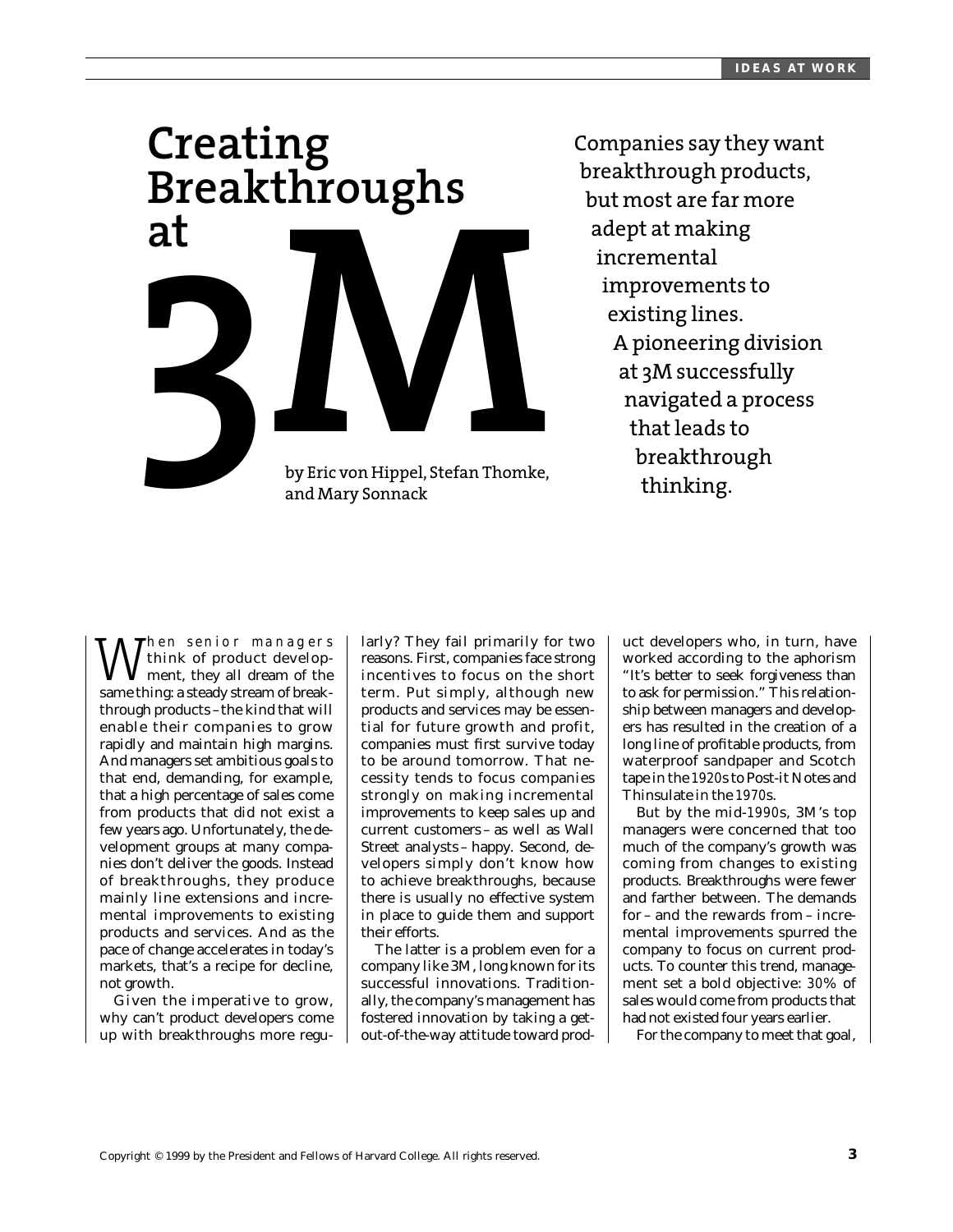

many people at 3M – senior managers, marketers, product developers, scientists – would have to change their approach to their work. Accordingly, some employees started becoming acquainted with a new method for developing breakthrough products: the *lead user process.* The process – which makes the generation of breakthrough strategies, products, and services systematic – is based on two major findings by innovation researchers.

First, the researchers found that many commercially important products are initially thought of and even prototyped by users rather than manufacturers. (See the chart "Users as Innovators.") Second, they discovered that such products tend to be developed by "lead users" – companies, organizations, or individuals that are well ahead of market trends and have needs that go far beyond those of the average user. Those discoveries transformed the difficult job of creating breakthroughs from scratch into a systematic task of identifying lead users – companies or people that have already developed elements of commercially attractive breakthroughs –and learning from them.

Consider how an automobile manufacturer would apply the lead user process. If the company wanted to design an innovative braking system, it might start by trying to find out if any innovations had been developed by groups with a strong need for better brakes, such as auto racing teams. The automaker wouldn't stop there, however. Next it would look to a related but technologically advanced field where people had an even greater need to stop quickly, such as aerospace. And, in fact, aerospace is where innovations such as antilock braking systems were first developed: military aircraft commands have a very high incentive to design ways to stop their very expensive vehicles before they run out of runway.

In September 1996, a product development team in 3M's Medical-Surgical Markets Division became one of the first groups in the company to test the merits of the lead user process. The team was charged with creating a breakthrough in the area of surgical drapes – the material that prevents infections from spreading during surgery. By November 1997, the team had come up with a proposal for three major new product lines as

*Eric von Hippelis a professor at the Massachusetts Institute of Technology's Sloan School of Management in Cambridge. Stefan Thomke is an assistant professor at Harvard Business School in Boston. Mary Sonnack is a division scientist at 3M in St. Paul, Minnesota. Sonnack, von Hippel, and Joan Churchill are coauthors of a handbook on the lead user process that will be published in 2000 by Oxford University Press.*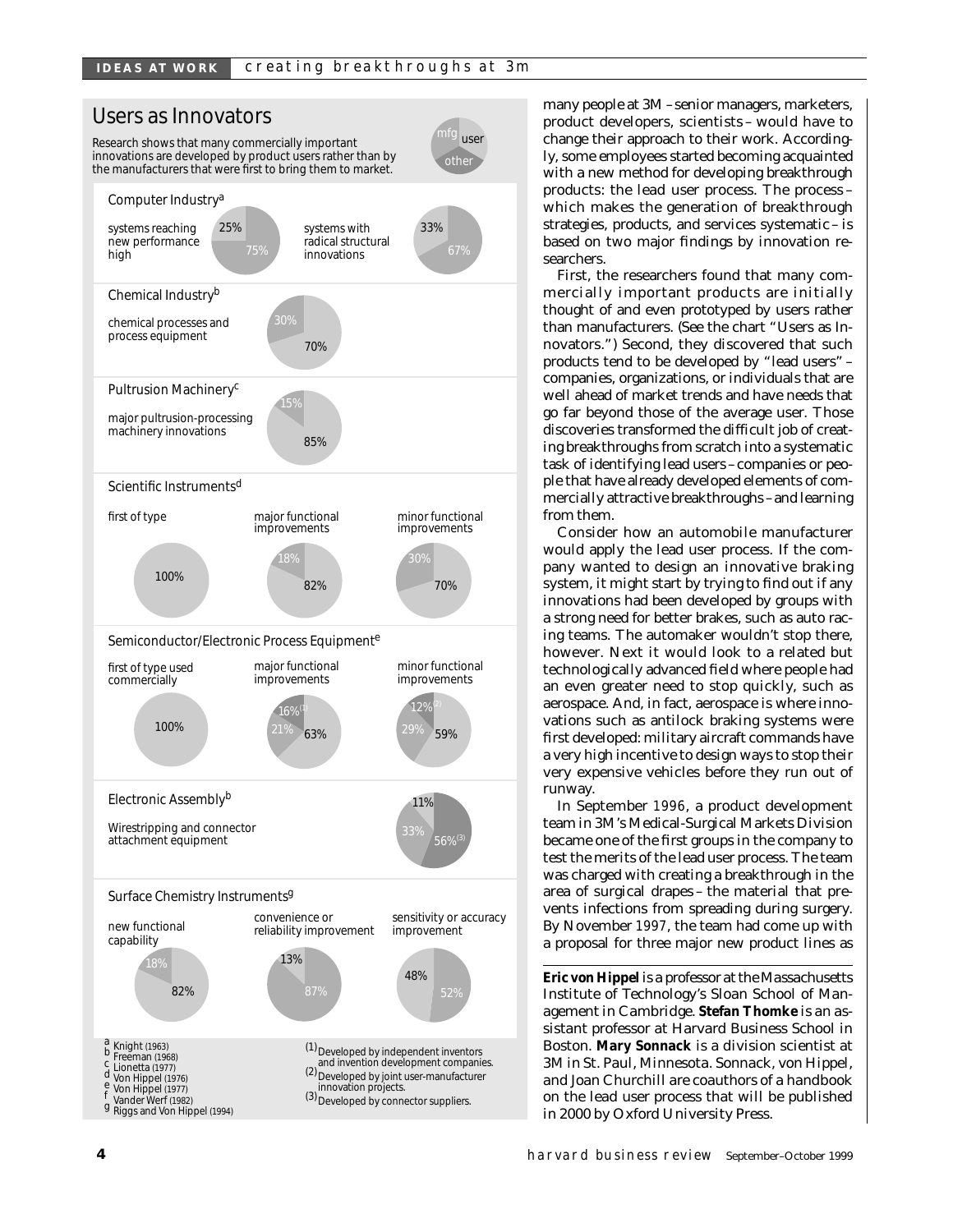well as a new strategy that would take a revolutionary approach to treating infection. And the team may have done even more for 3M's long-term health: it persuaded senior managers that the lead user process could indeed systematize the company's development of breakthroughs.

But before we turn to that story, we must first explain how this process is different from other methods of product development.

# **Learning from Lead Users**

All processes designed to generate ideas for products begin with information collected from users. What separates companies is the kind of information they collect and from whom they collect it.

Teams are usually taught to collect information from users at the center of their target market. They conduct focus groups and analyze sales data, reports from the field, customer complaints and requests, and so on. Then they rely on their own creative powers to brainstorm their way to new ideas. Teams that follow this method assume that the role of users is to provide information about what they need, and that the job of in-house developers is to use that information to create new product ideas.

The lead user process takes a fundamentally different approach. It was designed to collect information about both needs and solutions from the leading edges of a company's target market and from markets that face similar problems in a more extreme form. Development teams assume that savvy users outside the company have already generated innovations; their job is to track down especially promising lead users and adapt their ideas to the business's needs.

True lead users are rare. To track them down most efficiently, project teams use telephone interviews to network their way into contact with experts on the leading edge of the target market. Networking is effective because people with a serious interest in any topic tend to know of others who know even more about the topic than they do – people who are further up on the "pyramid of expertise."

Team members begin by briefly explaining their problem to individuals who have apparent expertise on the subject – for example, research professionals in a field, or people who have written about the topic. They then ask for a referral to someone who has even more relevant knowledge. It's usually not long before a team reaches lead users at the front of the target market. The next step is to continue networking until lead users are found in markets and fields that face similar problems but in different and often more extreme forms. Those people can help teams discover truly novel solutions to important needs that are emerging in the target market.

Consider how a team focused on medical imaging carried out its work. Its members knew that a major trend in this field was the development of capabilities to detect smaller and smaller features – very earlystage tumors, for instance. The team networked to the leading edge of the

target market and identified a few radiologists who were working on the most challenging medical-imaging problems. They discovered that some lead users among those researchers had developed imaging innovations that were ahead of commercially available products.

Team members then asked the radiologists for the names of people in any field who were even further ahead in *any* important aspect of imaging. The radiologists identified, among others, specialists in pattern recognition and people working on images that show the fine detail in semiconductor chips.

Lead users in the area of pattern recognition proved especially valuable to the team. Specialists in the military had long worked on computerized pattern recognition methods because military reconnaissance experts had a strong need to answer questions such as, "Is that a rock lying under that tree, or is it the tip of a ballistic missile?" These lead users had developed ways to enhance the resolution of the best images they could get by adapting pattern recognition software.

Lead users often help project teams improve their understanding of the nature of the breakthrough they are seeking. For example, the medical-imaging team's initial goal was to develop new ways to create better high-resolution images. But their discovery of the military specialists' use of pattern recognition led them to a new goal: to find enhanced methods for recognizing medically significant patterns in images, whether by better image resolution or by other means. (See the exhibit "Networking to Lead Users.")

It is rare for a manufacturer to simply adopt a lead user innovation

# The Lead User Curve

The curve illustrates the shape of a market trend. Lead users have needs that are well ahead of the trend; over time, more and more people feel the same need.

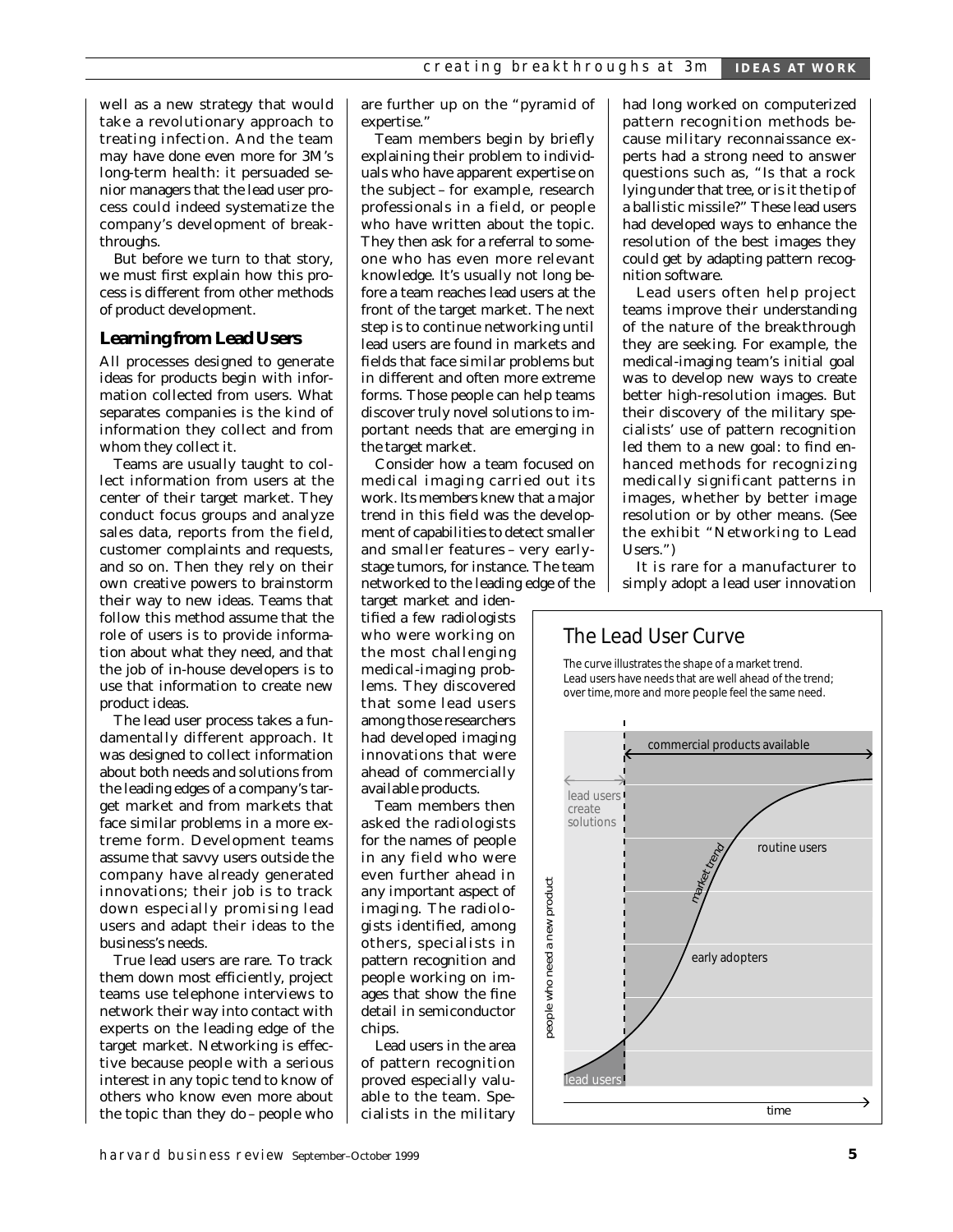# Networking to Lead Users



"as is." Instead, a new product concept that suits a manufacturer's needs and market is most often based on information gained from a number of lead users and in-house developers. Some information is transferred in the course of telephone interviews or through on-site visits. More information is transferred when the team hosts a workshop that includes several lead users who have a range of expertise, as well as a number of people from within the company –product developers, marketing specialists, and manufacturing people.

A lead user workshop typically lasts two or three days. During that time, the assembled group combines its individual insights and experiences to design product concepts that precisely fit the sponsoring company's needs. In the medical-imaging example, lead users with a variety of experiences were brought together: people on the leading edge of medical imaging, people who were ahead of the trend with ultra-high-resolution images, and experts on pattern recognition. Together they created a solution that best suited the needs of the medical-imaging market and represented a breakthrough for the company. Executives at 3M charted a similar course.

## **Diving in the Deep End**

In 1996 Rita Shor, a senior product specialist in 3M's Medical-Surgical Markets Division, heard an in-house lecture on the lead user process. Shor had been charged with developing a breakthrough product for the division's surgical drapes unit, and she needed help. Traditional market research was providing abundant data but could not point developers toward a breakthrough.

Shor called Mary Sonnack at 3M. Sonnack – sponsored by Chuck Harstad, 3M's vice president of corporate marketing, and William Coyne, senior vice president of R&D – had spent the 1994–1995 academic year studying the lead user process with Eric von Hippel at MIT. Shor put the problem to Sonnack in stark terms: "Our business unit has been going nowhere. We're number one in the surgical drapes market, but we're stagnating. We need to identify new customer needs. If we don't bring in radically new ways of looking for products, management may have little choice but to sell off the business." After warning Shor about the high level of commitment that would be needed from team members and from senior management, Sonnack agreed to work with her.

Surgical drapes are thin adhesivebacked plastic films that are adhered to a patient's skin at the site of surgical incision, prior to surgery. Surgeons cut directly through these films during an operation. Drapes isolate the area being operated on from most potential sources of infection – the rest of the patient's body, the operating table, and the members of the surgical team. But the diversity of the microbial world constantly challenged this protective fortress, which couldn't cover, for example, catheters or tubes being inserted into the patient.

By the mid-1990s, surgical drapes were bringing 3M's Medical-Surgical Markets Division more than \$100 million in annual sales. But the unit in charge of the draping business had not had a breakthrough product in almost a decade. Technological excellence was not the issue. In the early 1990s, the division had spent three years developing technologically advanced disposable surgical gowns. The gowns would safeguard surgeons and their patients from dangerous viruses such as HIV – and keep them more comfortable – by allowing water vapor but not viruses to pass through microscopic pinholes in the fabric. This technological and manufacturing feat, however, came to the market just as managed health care was taking hold in the United States. Surgeons loved the fabric, but insurers wouldn't pay for it, and sales were disappointing.

In short, the division saw little room for growth in existing markets; declining margins on existing products; and, because of the drapes' cost, few opportunities to penetrate lessdeveloped countries. Under those circumstances, Shor convinced senior management to try the lead user process. A few weeks later, she and her project coleader, Susan Hiestand,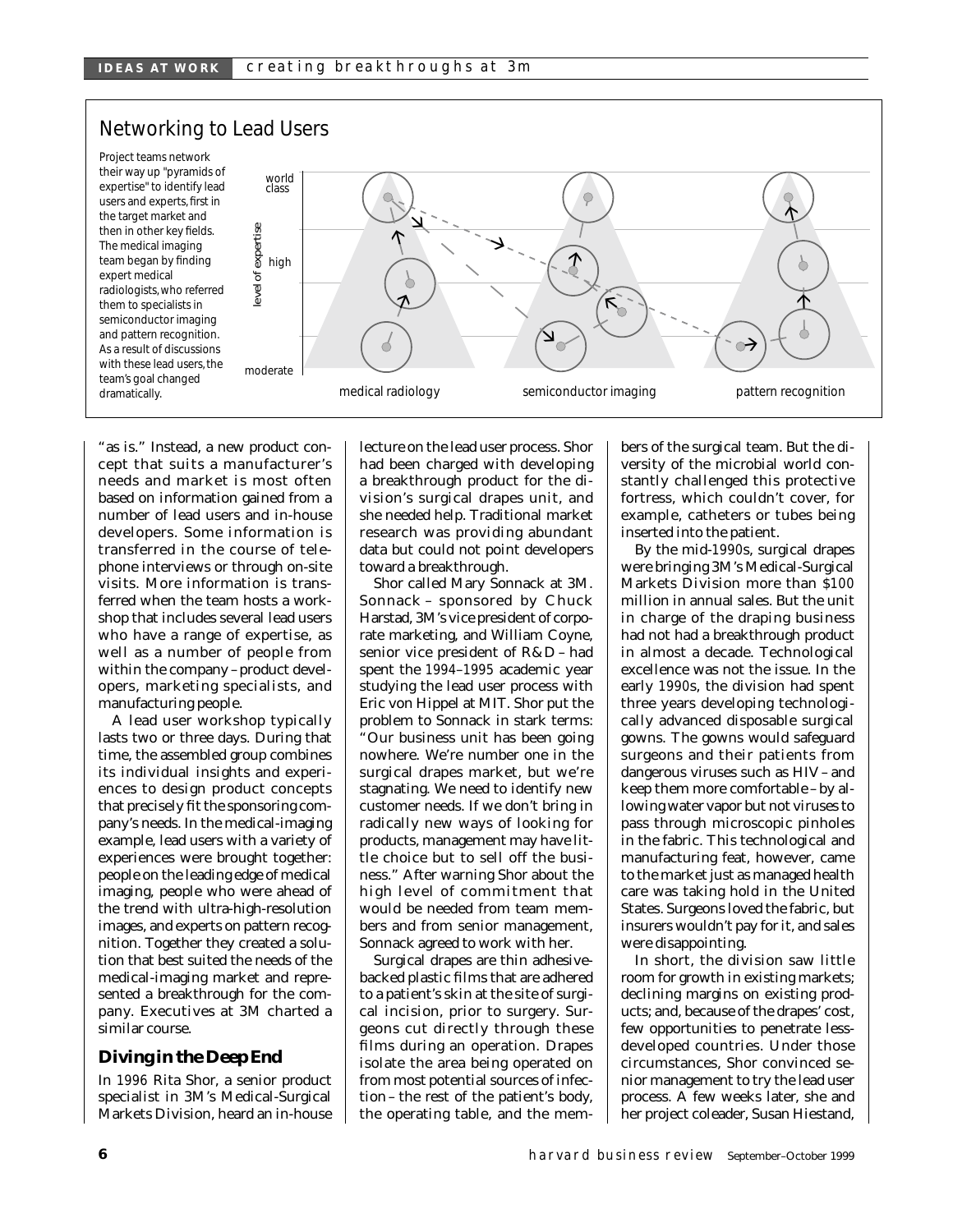The lead user process gets under way when a cross-disciplinary team is formed. Teams typically are composed of four to six people from marketing and technical departments; one member serves as project leader. Team members usually will spend 12 to 15 hours per week on the project for its

duration. That high level of immersion fosters creative thought and sustains the project's momentum.

Lead user projects proceed through four phases. The length of each phase can vary quite a bit; the 3M team spent six months alone on phase 3, when it researched surgical conditions in developing countries through on-site visits. For planning purposes, a team should figure on four to six weeks for each phase and four to six months for the entire project.

**Phase 1: Laying the foundation.** During this initial period, the team identifies the markets it wants to target and the type and level of innovations desired by key stakeholders within the company. If the team's ultimate recommendations are to be credibly received, these stakeholders must be on board early.

# Step by Step **Through** the Process

**Phase 2: Determining the trends.** It's an axiom of the process that lead users are ahead of the trend. But what is the trend? To find out, the team must talk to experts in the field they are exploring– people who have a broad view of emerging technologies and leading-edge applications in the area being studied.

**Phase 3: Identifying lead users.** The team now begins a networking process to identify and learn from users at the leading edge of the target market and related markets. The group's members gather information that will help them identify especially promising innovations and ideas that might contribute to the development of breakthrough products. Based on what they learn, teams also begin to shape preliminary product ideas and to assess the business potential of these concepts and how they fit with company interests.

**Phase 4: Developing the breakthroughs.** The goal is to move the preliminary concepts toward completion. The team begins this phase by hosting a workshop with several lead users, a half-dozen in-house marketing and technical people, and the lead user team itself. Such workshops

may last two or three days. During that time, the participants first work in small groups and then as a whole to design final concepts that precisely fit the company's needs.

After the workshop, the project team further hones the concepts, determines whether they fit the needs of targetmarket users, and eventually presents its recommendations to senior managers. By that point, its proposals will be supported by solid evidence that explains why customers would be willing to pay for the new products. Although the project team may now disband, at least one member should stay involved with any concepts that are chosen for commercialization. In that way, the rich body of knowledge that was collected during the process remains useful as the product or service families are developed and marketed.

had assembled a team of six people from the R&D, marketing, and manufacturing departments. They all agreed to commit half their time to the project until it was completed.

# **Looking for Lead Users**

The team's initial goal was, in essence, "Find a better type of disposable surgical draping." That was admittedly not a very creative first directive, but the way the problem is framed at the outset is not critical to the project's success. Experts and lead users are never shy about suggesting better ideas, and the evolutionary improvement of goals is an expected and desirable part of the lead user process.

The group spent the first month and a half of the project learning more about the cause and prevention of infections by researching the literature and by interviewing experts in the field. The group then held a workshop with management in which they discussed all that they had learned and set parameters for acceptable types of breakthrough products. (This work constituted the first phase of the lead user process; see the sidebar "Step by Step Through the Process.")

For the next six weeks or so, team members focused on getting a better understanding of important trends in infection control. One cannot specify what the leading edge of a target market might be without first understanding the major trends in the heart of that market.

Much of the team's research at this early stage was directed at understanding what doctors in developed countries might need. But as the group's members asked more

and more questions and talked to more and more experts, they realized they didn't know enough about the needs of surgeons and hospitals in developing countries, where infectious diseases are still major killers. The team broke up into pairs and traveled to hospitals in Malaysia, Indonesia, Korea, and India. They learned how people in less than ideal environments attempt to keep infections from spreading in the operating room. They especially noted how some surgeons combat infection by using cheap antibiotics as a substitute for disposable drapes and other, more expensive measures.

As a result of their field observations, the team concluded that a crisis was germinating in the surgical wards of developing countries. Doctors' reliance on cheap antibiotics to prevent the spread of infection would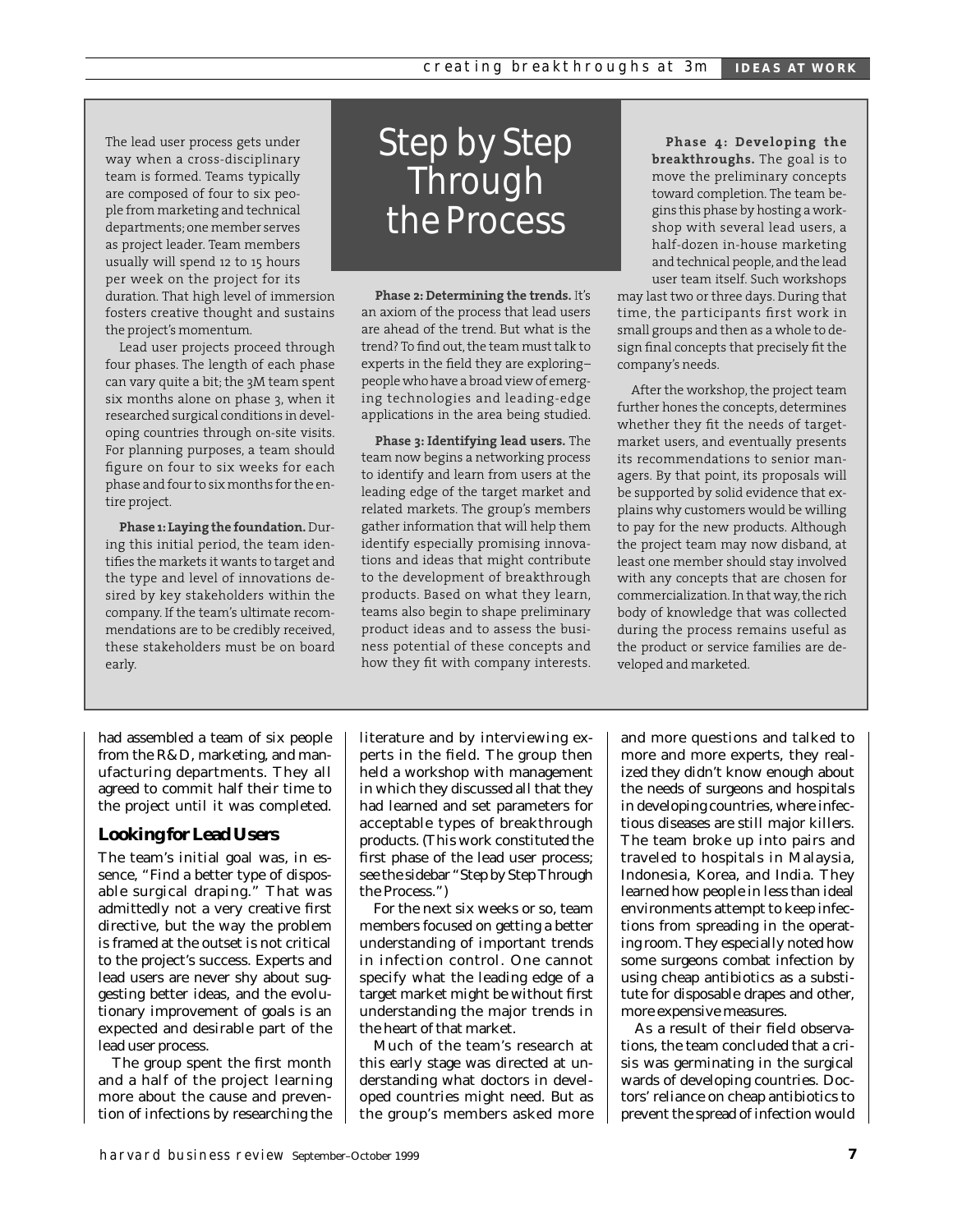not work in the long run –bacteria would become resistant to the drugs. The team also realized that even if 3M could radically cut the cost of surgical drapes, most hospitals in developing countries simply would not be able to afford them. Those insights led the team to redefine its goal: find a much cheaper and much more effective way to prevent infections from starting or spreading that does not depend on antibiotics – or even on surgical drapes.

The team members then networked their way into contact with innovators at the leading edge of the trend toward much cheaper, more effective infection control. As is usually the case, some of the most valuable lead users turned up in surprising places. For example, the team learned that specialists at some leading veterinary hospitals were able to keep infection rates very low despite facing difficult conditions and cost constraints. As one of the country's foremost veterinary surgeons explained to them, "Our patients are covered with hair, they don't bathe, and they don't have medical insurance, so the infection controls that we use can't cost much." Another surprising source of ideas was Hollywood. One of the team members learned that makeup artists are experts in applying to the skin materials that don't irritate and that are easy to remove when no longer needed. Those attributes are very important to the design of infection control materials that will be applied to the skin.

As a final step in the project, the team invited several lead users to a two-and-a-half-day workshop. (As the sidebar "Why Lead Users Will Talk to Your Company" makes clear, the lead users' reward for participating was purely intellectual; they all signed over to 3M any property rights that might result from the workshop.) The bold central question, which had come out of the team's research, was now this: "Can we find a revolutionary, low-cost approach to infection control?" The participants met for several hours at a

# Why Lead Users Will Talk to Your Company

Lead user innovations generate some kind of competitive advantage. When this advantage is significant, innovating users won't want to share what they know with competing companies or with manufacturers that would sell their ideas to competitors. Yet, most lead users are quite willing to give detailed information to manufacturers, and are usually willing to do so for free. There are two basic reasons:

First, lead users with compelling information often are in other fields and industries and would feel no competitive effects from revealing what they've done. Those lead users are generally happy to share their knowledge.

Second, lead users develop innovations because they need to-not as a source of competitive advantage. In those cases, they may want to transfer their ideas to a willing supplier.

For example, in a lead user study devoted to improving credit-reporting services, a team found that at least two major users of such services had developed advanced, online credit-reporting processes. One of the users regarded the service it had developed as a significant source of competitive advantage and refused to discuss any details with the team. The other, however, welcomed the team with open arms and fully revealed its system. As one manager said, "We only developed this in the first place because we desperately needed it–we would be happy if you developed a similar service we could buy."

It is always good practice for leaduser project teams to tell interviewees up front that their company may have a commercial interest in the ideas being discussed. When someone hesitates to talk about his or her ideas, the interview comes to an end. That frees up team members to move on to find other lead users who don't have such concerns.

time in small groups; the composition of the groups was then changed and the process continued. Some groups floundered for a while before pulling ideas together toward the end of their sessions. In others, extroverted people at first dominated the discussion; later, the introverts warmed up and began contributing. All the groups faced the challenge of navigating a sea of facts and trying to unite creative ideas with technical constraints.

In the end, the workshop generated concepts for six new product lines and a radical new general approach to infection control. The lead user team chose the three strongest product-line concepts to present to senior management. The first recommendation was for an economy line of surgical drapes. The drapes could be made with existing 3M technology and thus would not constitute a breakthrough product; nevertheless, they would be welcomed in the increasingly cost-conscious developed world.

The second recommendation was for a "skin doctor" line of handheld devices. These devices would eventually be able to do two things: layer antimicrobial substances onto a patient's skin during an operation and vacuum up blood and other liquids during surgery. The skin-doctor line could be developed from existing 3M technology and would offer surgeons an important new infection prevention tool.

The third new product proposal was for an "armor" line that would coat catheters and tubes with antimicrobial protection. These products could also be created with existing 3M technology, and they promised to open up major new market opportunities for 3M. The company had previously focused solely on products designed to prevent surface infections; the armor line would allow it to enter the \$2 billion market aimed at controlling blood-borne, urinary tract, and respiratory infections.

# **Changing Strategy**

As a project team learns from lead users, the questions and answers it develops often point toward the need for strategic change. Indeed,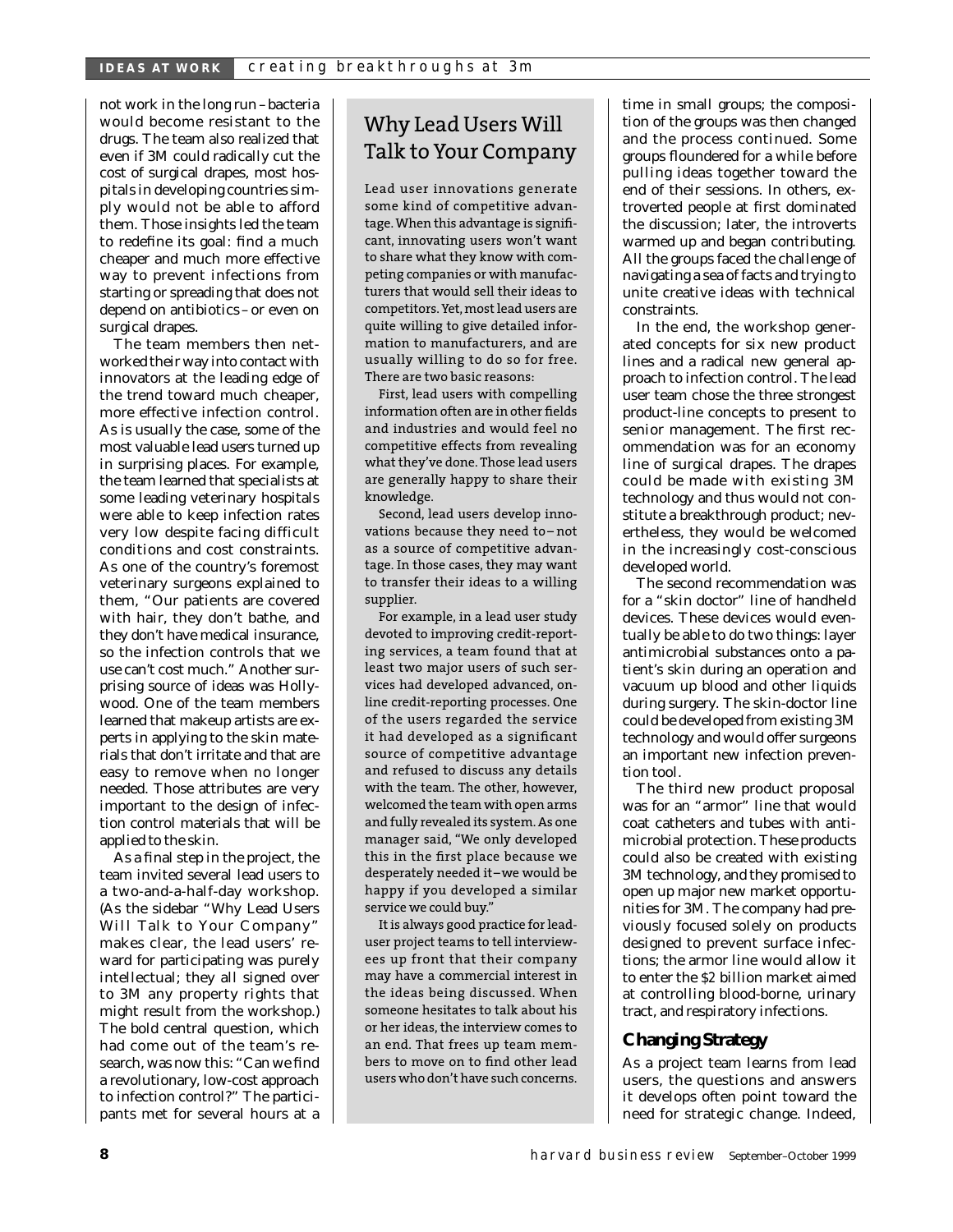that's what happened at 3M. Besides unearthing concepts for new product lines, the team had identified a revolutionary approach to infection control – but developing the competences, products, and services that would bring that approach to market would require the division to change its strategy.

Until this point, the division had focused on products that were, in a sense, one size fits all. Every patient, regardless of the circumstances that brought him or her there, would get the same degree of infection prevention from the same basic drapes.

In the course of their research, the team members learned that some people entered the hospital with a greater risk of contracting infection – because they suffered from malnutrition, for example, or because they were diabetic. Doctors thus wanted a way of treating individual patients according to their needs through "upstream" containment of infections. In other words, they wanted to treat people before surgery in order to reduce their likelihood of contracting disease during an operation.

Should 3M move in that direction? The members of the project team debated the wisdom of proposing a strategic change to senior managers. According to one team member, "In thinking about challenging the entire business strategy, we were crossing boundaries. I think the lead user methodology had pushed us in that direction. It allowed us to gather and use information in a different way than we had before, and it also provided emotional support for change. Based on extensive research, we were suggesting a major change – but as a team. We didn't feel like lone rangers."

But not everyone on the team wanted to make this last recommendation. One member feared that senior management might reject all the team's proposals if they made such a recommendation. In the end, the team decided to make the case for strategic change and successfully persuaded senior management to go along with it. As a result, implementation of the new strategy is

well under way. 3M has established a "discovery center" service to develop and diffuse the new approach to infection control. And the product lines needed to deploy it are being developed. Details about the most revolutionary product lines are proprietary, and we can't reveal them here. But senior management believes the new strategy will produce very positive and far-reaching bottom-line results for the Medical-Surgical Markets group.

# **Opening New Avenues**

3M has now successfully tested the lead user method in eight of its 55 divisions. Support among divisional managers who have tested the method has been strong. For example, Roger Lacey, head of the company's Telecom Systems Division and an innovative experimenter with the lead user process, says "the method brings cross-functional teams into close working relationships with leading-edge customers and other sources of expertise." Support among project teams also is strong. Developers at 3M regard lead user projects as creative, challenging work and will often adopt a project role on an informal basis before being officially assigned to a team.

William Coyne, 3M's senior vice president of R&D, believes the lead user process is the systematic approach to generating breakthroughs that had been missing at 3M. "Corporate management is very enthusiastic about the process, and the line of 3M people interested in learning the method from Mary Sonnack's group [3M's Lead User Process Center of Excellence] extends out her office door and around the block.''

Does the lead user process always guarantee success? Of course not; nothing can. Things like inadequate corporate support and inadequately skilled teams can derail even the most promising project. Nor will the lead user process crowd out projects and processes aimed at developing incremental improvements. Obviously, incremental approaches still have major value. But by giving companies a systematic way of finding the people and organizations on the

# Thousands of Innovators

Innovative product users often far outnumber an individual company's product developers. For instance, many people believe that userdeveloped software products, such as Apache's Web server software, are better than commercially developed products. That's less surprising when you consider that more than a half million Web sites use Apache software and that thousands of users participate in developing and supporting it. That is many times the number of people a commercial software developer like Microsoft can afford to dedicate to server software development and support.

And consider video game development. Sony recently set up a Web site to support hackers who are interested in exploring and developing new types of games that could be played on the Sony PlayStation. It quickly attracted 10,000 participants, a number that vastly exceeds the number of in-house and contract developers creating games for the PlayStation. It's likely that, taken individually, in-house developers are technically more skilled than most user-developers. But the user-developer community mobilized by Sony is diverse in its skills and interests. In a recent *New York Times* interview, Phil Harrison, Sony's vice president of third-party R&D, said he thinks several of them will come up with "some radically new forms of creativity that will break the conventions holding back the business today."

cutting edge – those who are so impatient and so much in need of the next big thing, they are willing to make it for themselves – the lead user method opens up new avenues. It takes teams and companies in directions they wouldn't have imagined during the day-to-day crush of business.

A.

# Reprint 99510

To place an order, call 1-800-988-0886.